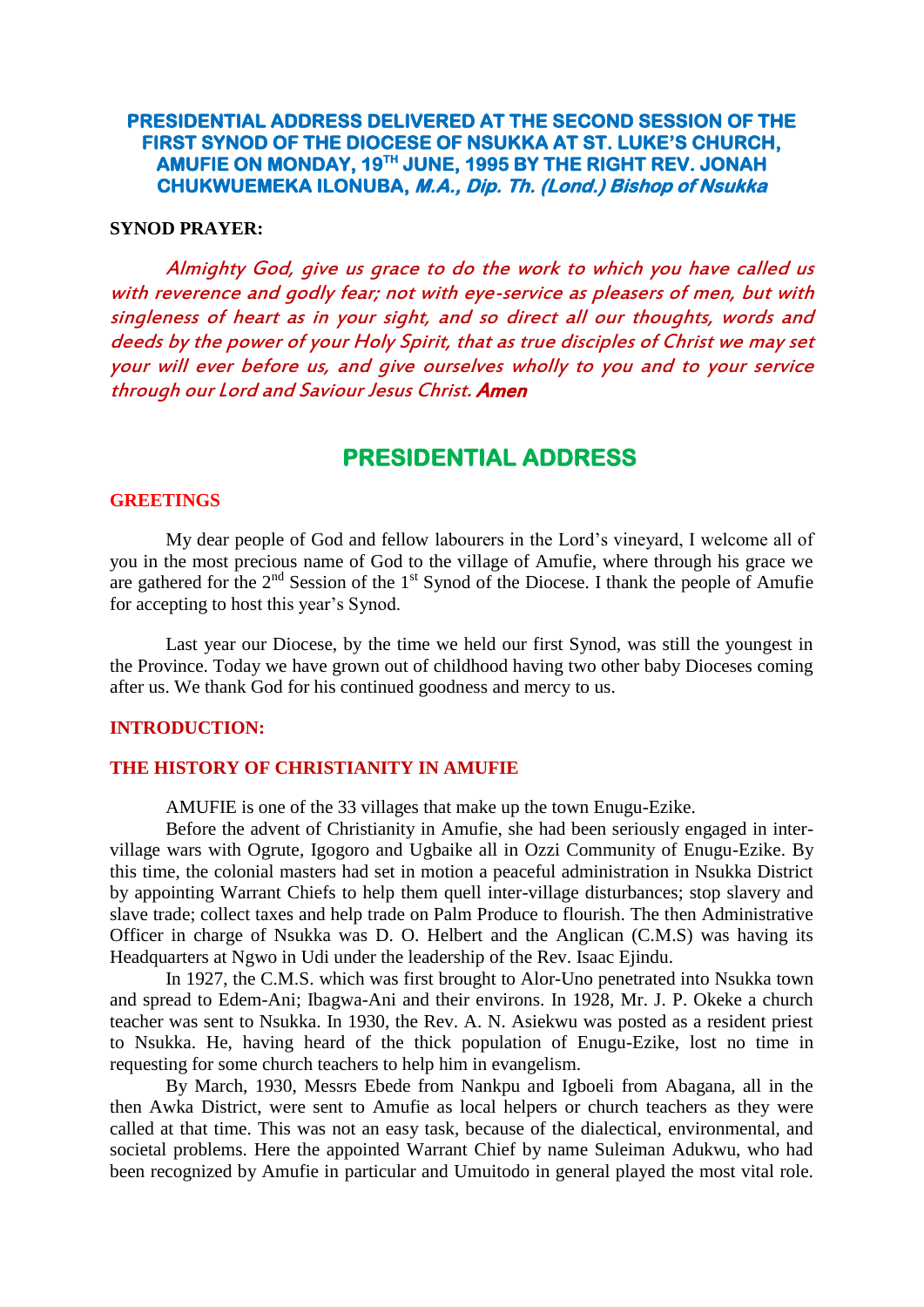The Rev. A. N. Asiekwu used the Chief"s influence and that of the District Officer, Mr. Helbert in propagating his evangelical assignment. Chief Adukwu was given an injunction that unless Amufie produced an estimated number of scholars (now pupils) up to forty, his chieftaincy recognition will be abrogated by the district Officer. Chief Adukwu had to face two problems viz; siting the school and producing the required number of pupils.

- 1. **Site:** To be on a geographical centre, **Olido Hill,** the present adjacent hill near Olido bore hole site was chosen in order to attract pupils from Amube, Olido, Umachi and Amufie, considering his colleague – Chief Ayogu Ede of Amube as a would-be helper in producing the estimated number of pupils. It must be remembered that Amufie elders had to provide the two teachers' feeding, accommodation and security.
- 2. **Number of Pupils:** During the first four months, when the school gong sounded for the arrival of pupils who were used as church members then, only five children were enrolled. They were:
	- (i) Ugwuanyi Onoja Osayi
	- (ii) Ogbonna Obute
	- (iii) Azegba Eya
	- (iv) Odo Nwa Abanyi
	- (v) Odo Nwa Iyida

Nobody came from Olido, Amube and Umachi. Chief Adukwu had to augment the number by enrolling his three children namely Momo Adukwu, Awudu Adukwu and Abu Adukwu to make the total number of pupils eight with two teachers teaching the 3Rs – Reading, Writing and Arithmetic. Under the circumstances, frustration became the order of the day for both the Chief, the two teachers and the Rev. Pastor himself. Before the end of 1930, Mr. Ebede became sick and left for his home – Nankpu.

3. **Change of Site:** The Rev. Asiekwu had to seek the assistance of the D. O., Mr. Helbert to join him in warning Chief Adukwu about the inglorious situation of his mission and to threaten him once more of withdrawing his chieftaincy recognition if things did not improve. Chief Adukwu, having been duly warned of the situation summoned the Amufie elders and explained the issues at stake and also warned the elders that unless each elder donated a boy (a pupil) to go to school at once he would cause the wrath of the D. O. to arrest the defaulter and detain him in his court. He also changed the venue of the school to his spacious open corridor/veranda and provided accommodation in his premises for teachers. This had a wonderful result in that all the elders complied with the Chiefs" instructions. There was a levy of a child per elder, through the six kindreds that make Amufie, and soon the population of the school children rose to sixty five by April, 1931. These were soon baptized. With the baptized and unbaptized members the number soon increased and Church Services, Sunday Schools and Catechisms started in earnest. There was no clear demarcation between a church member and a pupil. Nkwo Sundays of every month was earmarked for open-air preaching from one kindred square to another with the pupils preaching under the guidance of the church/school teachers. Since the children were sons of the elders, there were very big turn-out as every elder wanted to hear from his or his neighbour's child. The church thus started to grow.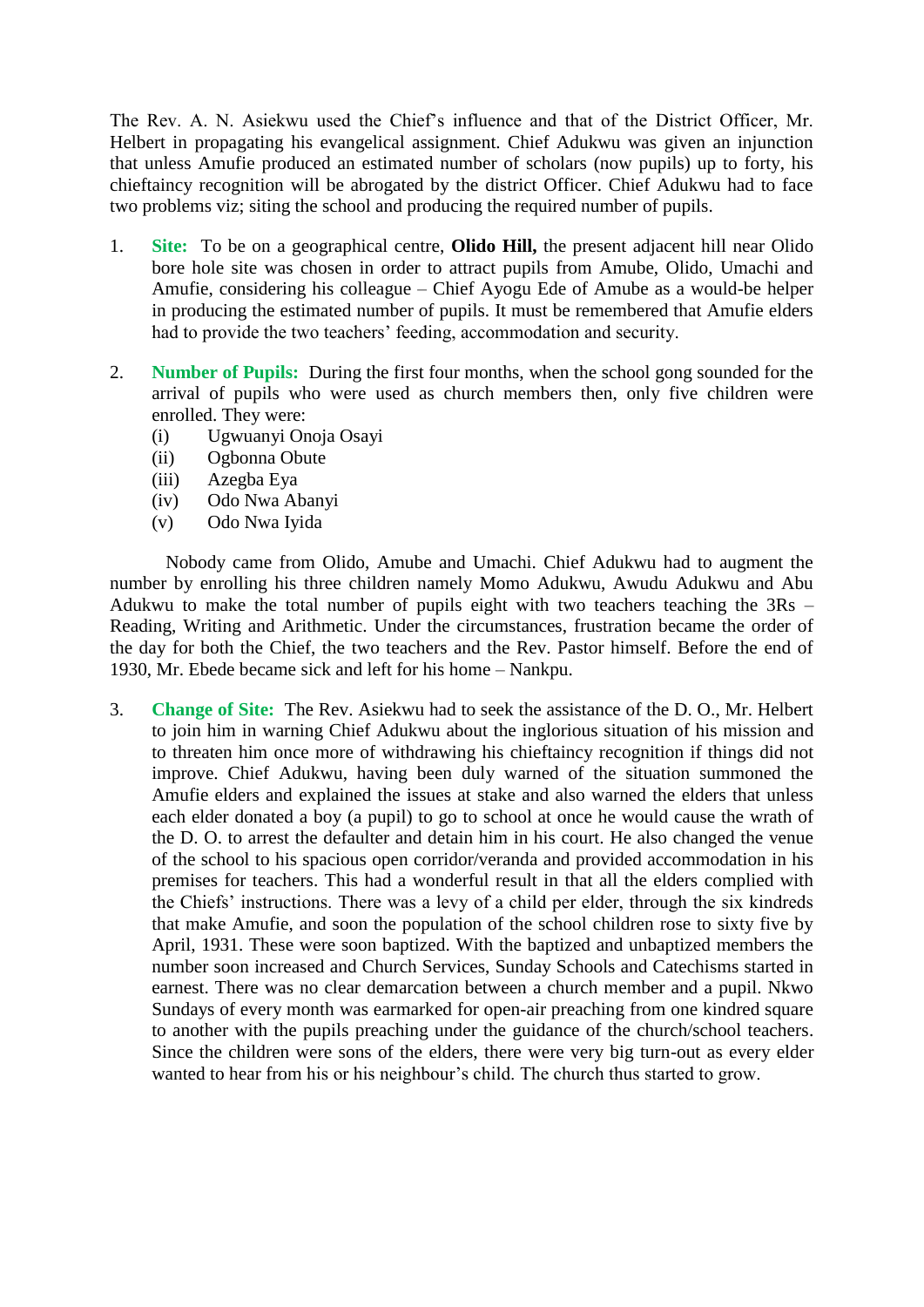#### **EVANGELICAL TURNING POINT IN AMUFIE 1932-33**

As number of scholars increased, another experienced Awka trained Catechist was sent to help Mr. Nwosa. He was Mr. Francis Okwuadi from Igbodo – Asaba District. Before his arrival, Mr. Nwosa through Chief Adukwu and some scholars like Alphonsor Onoja, Peter Okoro, Thomas Obute, William and his fellow brothers of Adukwu family had requested for a portion of land to build the Catechist"s house and a school at Ofueke Amufie – (the present site of St. Luke's premises).

The shrine Grove – Akpu-Inyama and the Umu Ogodo parcels of land were given out, to test the faith of these young believers, since INYAMA is an evil JUJU which they believed could favourably compete with the Christians. Mr. Okwuadi approached Rev. Asiekwu who in turn used the influence of one Police Sergent, Mr. ozue from Nibo – Awka to ask Amufie to cut down the "AKPU INYAMA TREE". After the uprooting of this big terrible tree, there was enough space for both the Catechist's house and school buildings which after the school take-over in 1970 is now the exclusive premises of St. Luke"s Church Compound.

The Turning Point referred above was brought about by the friendship that existed between one married heathen a herbalist and a versatile wine-tapper by name Ome Nwa Eya Urama, later baptized on 27th July, 1933 as Abraham Ome Eya who died November 17th , 1984 at the ripe age of 102 years, and Messrs Okwuade, Nwosa and Rev. A. N. Asiekwu. Their friendship convinced him to the marrow, and like St. Paul, he gave all in him; with zeal and zest; to the Christian evangelism in Amufie and in all the C.M.S. Churches now in Enugu-Ezike. From 1933, after his baptism and renunciation of all idolatrous practices around him, he stood as a rock in the Christian evangelism with living examples, and made the C.M.S. penetrate to Amachalla – through Emmanuel Onojah Ugwu; to Uda, through Zephania Ugwu Agbo; to Igbelle and Uroshi through Messrs Stephen Idoko Eze and John Ossai Idu, to mention but a few.

With the late Abraham Ome Eya, the candle of Christianity was so much lit in Amufie that the C.M.S. (Anglican) has got a firm tap root that can never be shaken from her faith.

Before I speak on the Theme of this year's Synod, I want to thank my brother Bishop from the Diocese of Jos: The Rt. Rev. Benjamin Kwashi who in his characteristic manner spoke to us yesterday during the Synod Service. We thank God for the message which he used him to deliver to us, and it is our prayer that God through his Spirit will help us to live up to the challenges of his message.

You all probably may remember Bishop Kwashi very well. He was the one who preached during the Inauguration of Diocese of Nsukka.

Once more I say welcome to you. Ala, De jee …

### **THE SYNOD THEME: "TRUE DISCIPLESHIP – A CHALLENGE TO CHRISTIAN COMMITMENT IN THE DECADE OF EVANGELISM"**

The word "disciple" simply means a "Pupil, learner" or follower of any leader of religious thought, art, learning etc. It corresponds to the Greek "Mathètès" from "Manthano" to learn. In the Greek world, philosophers were surrounded by their pupils. Since pupils often adopted the distinctive teaching of their masters, the word came to signify the adherent of a particular outlook in religion or philosophy. The Jews considered themselves to be ultimately disciples of Moses: John 9:28, since his teaching formed the basis of their rabbinic instruction. They cursed him and said, "You are that fellow's disciple; but we are Moses' disciples". Reference is made to the disciples of the Pharisees in Mark 2:18. "Why is it that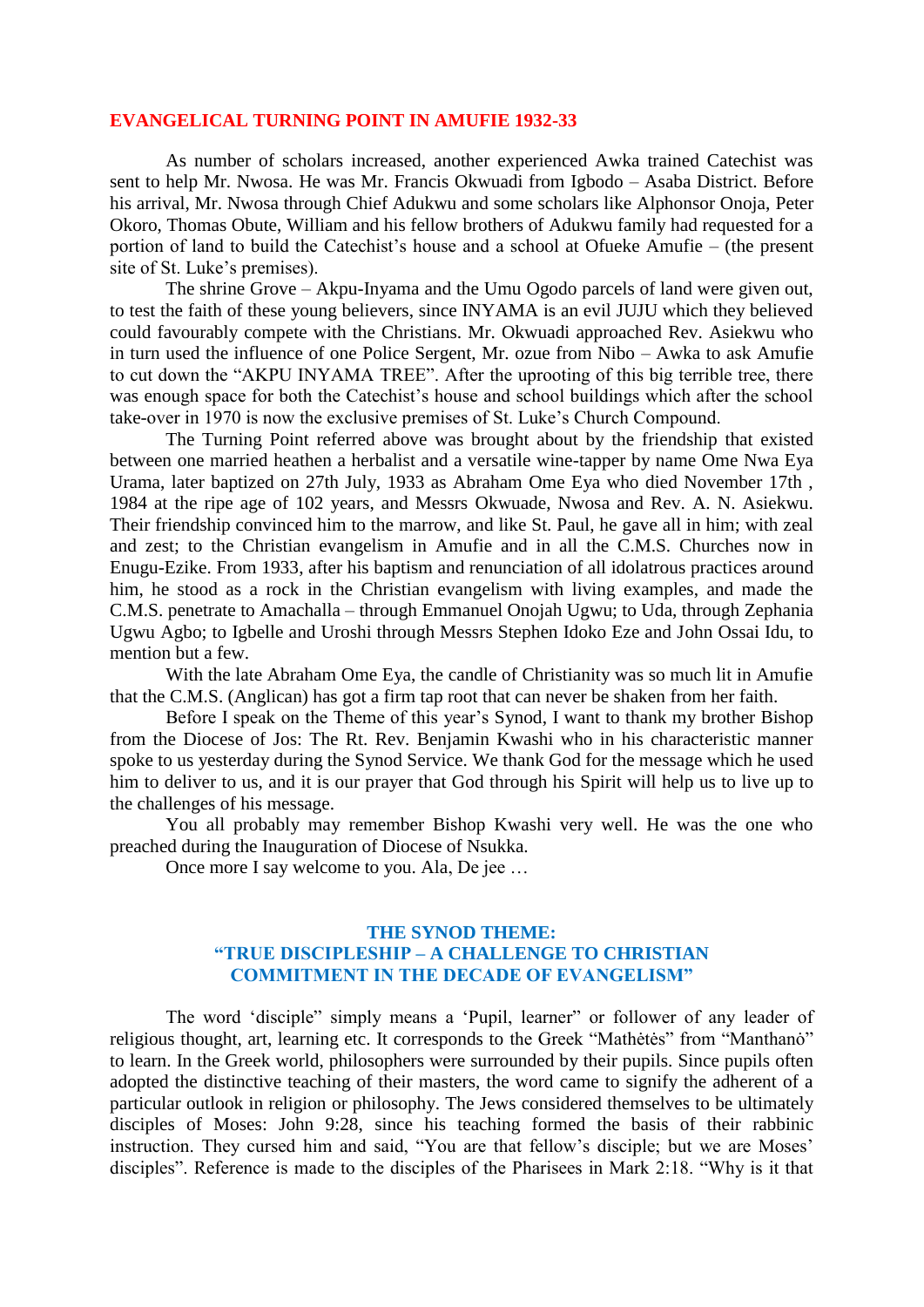the disciples of John the Baptist and the disciples of the Pharisees fast, but yours do not?" In this passage reference is also made to the disciples of John the Baptist. They were his close associates. They practiced prayer and fasting in accordance with his instructions.

Our Lord and master Jesus Christ was popularly known as teacher or rabbi and his associates were known as disciples. The word is used of all who responded to his message Matthew 5:1 "Jesus saw the crowds and went up a hill, where he sat down. His disciples gathered round him, and he began to teach them". (Luke 19:37). The word can also refer more narrowly to those who accompanied him on his travels – (Mark 6:45) and especially to the twelve apostles. "At once Jesus made his disciples get into the boat and go ahead of him to Betsaida … while he sent the crowd away". Luke 8:2 "The twelve disciples went with him".

Discipleship was based on a call by Jesus. Mark 1:16-20. "As Jesus walked along the shore of Lake Galilee, he saw two fishermen, Simon and his brother Andrew catching fish with a net. Jesus said to them, "Come with me, and I will teach you to catch men".

Discipleship involved personal allegiance to Jesus, which is expressed in following him and giving him an exclusive loyalty. Mark 8:34-38 – "If anyone wants to come with me, he told them, he must forget self, carry his cross and follow me. For whoever wants to save his own life will lose it; but whoever loses his life for me and for the gospel will save it". Luke 14:26 "Whoever comes to me cannot be my disciple unless he loves me more than he loves his father and his mother, his wife and his children, his brothers and his sisters and himself as well."

Being a true disciple sometimes meant a literal abandonment of home, business and possession Mark 10:21, 28, but basically it means readiness to put the claims of Jesus first, whatever the cost was demanded. Faith in Jesus and allegiance to him are what determine the fate of men at the last judgement. Luke 12:8f "I assure you that whoever declares publicly that he belongs to me, the son of man will do the same for him before the angels of God, but whoever rejects me publicly, the Son of man will also reject him before the angels of God."

According to Luke the members of the Early Church were known as disciples Acts 6:1f and thereafter this name was used of all who accepted Christ as their Lord and Saviour. This makes it clear that the early disciples of Jesus formed the nucleus of the Church, and that the pattern of the relationship between Jesus and his earthly disciples was constitutive for the relationship between the risen Lord and the members of his church.

Today, we, as members of the church are the present day disciples of Jesus and as such it is expected of us that we commit our lives wholly to Jesus Christ alone as his true disciples. This is necessary because we live in an age when people tend to have other masters and lords, in an age when people look for security and protection from other powers apart from that of Christ. During the last Provincial Standing Committee at Awka, all the members of the Standing Committee including the Bishops were made to take an oath of allegiance to Christ and Christ alone.

This exercise became necessary because in recent times members of the church have been accused of belonging to secret societies. It is therefore clear that any Christian who belongs to any secret cult cannot claim to be a true disciple of Christ as his loyalty is already divided and total commitment becomes impossible.

For one therefore to be a true disciple, he ought to understand who Christ is and appropriate him to his life. He must accept him as his personal Lord and Saviour. He must be a new creature. In our modern parlance, "he must be born again". John 3:3 "I am telling you the truth: no one can see the kingdom of God unless he is born again". He must be controlled by the Holy Spirit for he, alone can guide the true children of God. Romans 8:14 "Those who are led by God"s Spirit are God"s children".

Only a true child of God can be a true disciple. We do not become true disciples by claiming to be one. It is not something that can be hidden. Jesus said "By their fruits you will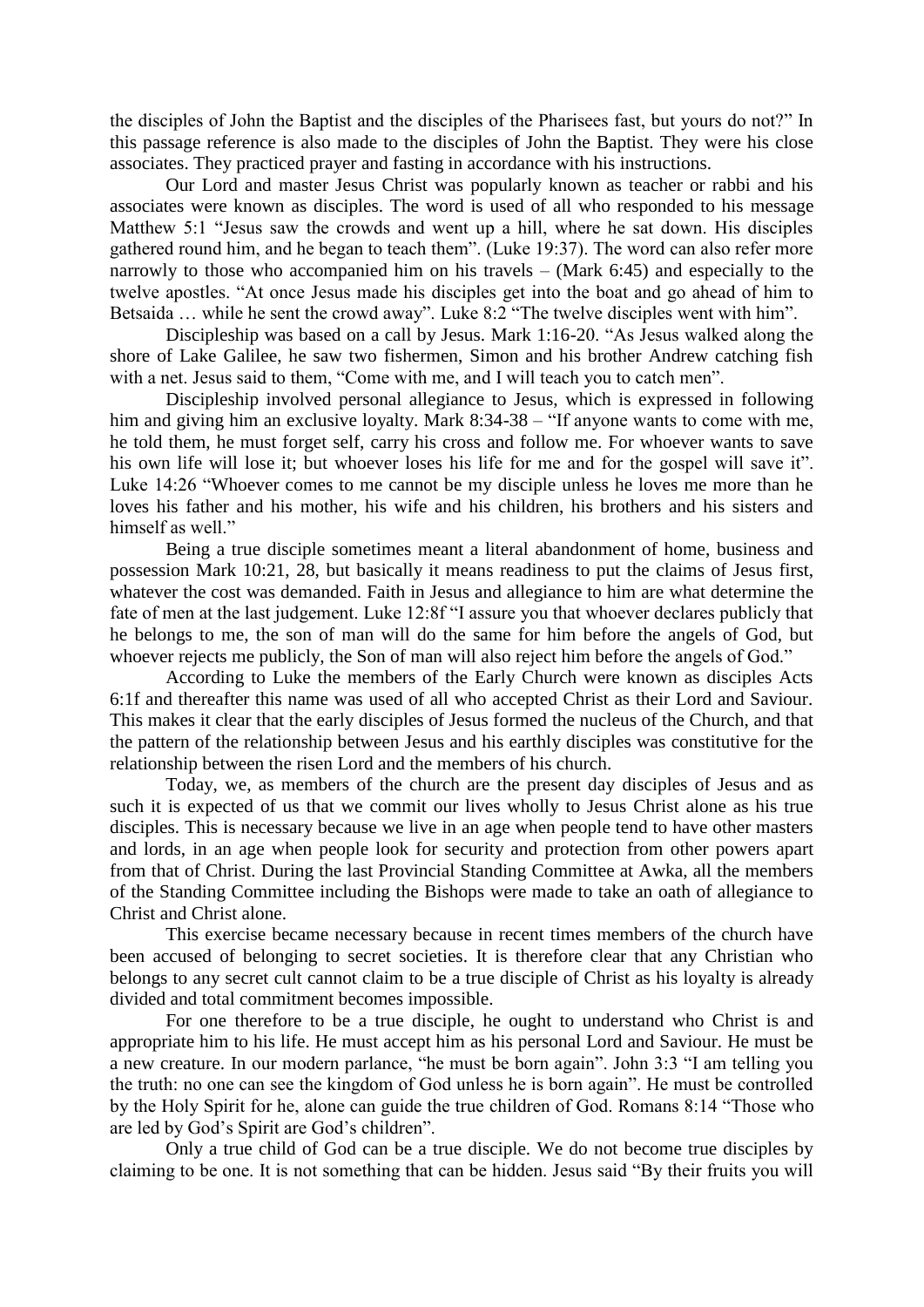know them". True discipleship flows out or radiates just like the power of the Holy Spirit. William Temple writing about the power of the Holy Spirit said "Where there is the Holy Spirit, there is a flowing out: if there is no flowing out, he is not there."

True discipleship can only be lived out in our society as a worthy ambassador who knows that he is not representing himself or his own interest but his country and the interest of his country.

A true disciple should therefore represent the interest of Christ, starting from his home. Parents ought to make their homes a place of love, where the love of Christ is seen in every action. This can only be possible when they are in constant communion with God through prayer and Bible study. Prayer and Bible study leads to liberty in Christ and joyous rewarding service. There is no substitute for fellowship with the Lord. Freedom in his service comes through the inner resources of power supplied by the resurrected Christ indwelling us by his Holy Spirit. The way our neighbours see us go a long way to show whether we belong to Christ or not. Peter knew this fact hence in 1 Peter 2:12 he said: "Your conduct among the heathen should be so good that when they accuse you of being evil-doers, they will have to recognize your good deeds and so praise God on the day of his coming." True disciples of Christ should avoid having anything to do with heathen practices that militate against the growth of Christianity. Some of our involvements in what we call tradition raise doubts in the younger generations as to our true commitment to the course of Christ.

Children from Christian homes should also learn to be obedient to their parents taking their example from Christ himself who remained loyal and submissive to his parents, Luke 2:51 "So Jesus went back with them (i.e. his parents) to Nazareth, where he was obedient to them." Being a new creature in Christ or being born again does not make one abusive or arrogant, rather it makes you sober and humble. The Holy Spirit does not bring disunity, rather it promotes harmony. We are all aware of the fruit of the Holy Spirit as recorded in Galatians 5:22 which include: "Love, joy, peace, patience, kindness, goodness, faithfulness, humility and self control." Anything that goes against the above is not from the Holy Spirit. Children through their obedience to their unconverted parents, purity of life and prayer for their parents to change will win them over, not through confrontation or disobedience. Christ appealed to the conscience of unbelievers and as his servants we have to do the same. 2 Cor. 5:17-18 "When anyone is in Christ, he is a new being: the old is gone, the new has come. All this is done by God, who through Christ changed us from enemies into his friends and gave us the task of making others his friends also."

One who is a true disciple right from his home and family circle will carry this along as he lives his life within his village or community. He will be seen as a peace-maker within his community. Matthew 5:9 "Blessed are the peace makers, for they shall be called sons of God". He will work for the progress of his town or community avoiding all envy, jealousy and hatred. He will always speak the truth in love and will not be party to any injustice against anyone. 1 Peter 3:10-12 "He that would love life and see good days, let him keep his tongue from evil, and his lips from speaking guile; let him turn away from evil and do right; let him seek peace and pursue it. For the eyes of the Lord are upon the righteous, and his ears are open to their prayer. But the face of the Lord is against those that do evil".

As a government worker he has to show true patriotism. In his office he will be doing his work as if it were his own personal work avoiding all eye-service, bribery, and corruption which is the bane of our present day Nigeria. A true disciple should not succumb to the evil pressures of the society where he lives. He ought to be prepared to suffer for the sake of righteousness. He should not follow the multitude to do evil, rather he should stand out as light to expose all the deeds of darkness. True disciples of Christ within the government whether at National, State or Local Government level will be sincere in fighting the WAIC (War Against Indiscipline and Corruption). War Against Indiscipline and Corruption should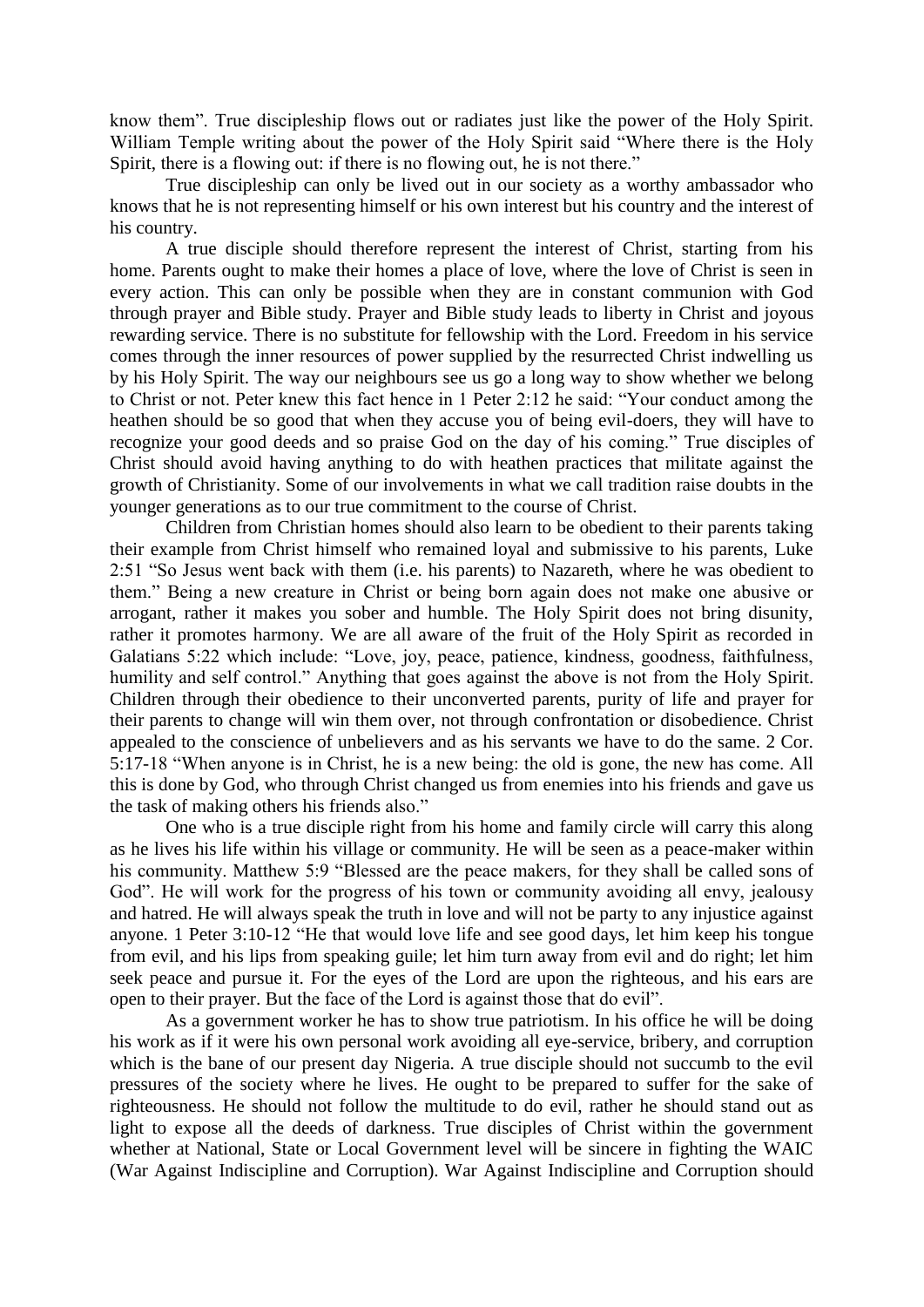not be limited to the masses while those in authority and corridors of power are the most corrupt and indisciplined people in the country.

Christians in politics should endeavour to erase the idea that politics is a dirty game. There is nothing dirty about politics. It is those who go into it with a view of amassing wealth or sharing from the national cake who make it dirty, because of their inordinate ambition to get rich and greed for gain. In countries like U.S. and Britain where people go into politics to serve their father-land, no one sees politics as a dirty game. Christians should not therefore run away from politics rather they should go into it with the view of correcting all the erroneous ideas that have been introduced into the Nigerian political system.

Those in the education sector should endeavour to eradicate all expo and examination malpractices. Any teacher whether at Primary, Secondary or University level who supports students by aiding or abetting them in cheating at examinations should be treated as an enemy of the nation, a saboteur and is no true patriot of the country. Such cannot claim to be a disciple of Christ talk less of being a true disciple.

In his Christian commitment a true disciple meets his Christian obligations. He understands what Christian stewardship is all about. He gives for the support of his church both his home church and the church where he works to earn his living. He builds up the church through constructive advice and criticisms where necessary. He does not indulge in writing damaging petitions either against the church worker, the committee or any of the arms of the church. In Jude verse 20 we are told "But you, beloved, build yourselves up on your most holy faith; pray in the Holy Spirit, keep yourselves in the love of God; wait for the mercy of our Lord Jesus Christ unto eternal life".

To be truly committed to obeying the great commission we must sacrifice our time, our money, talent and all that we have for the propagation of the gospel. God first gave us his son Jesus Christ who through his death reconciled us to God. Romans 5:8 "But God shows his love for us in that while we were yet sinners Christ died for us".

Throughout the Province, 'tithing' is now a common practice and anyone not doing it is cheating God and not being true to his Christian commitment. Our God is such a good God that the more you give to him the more you get his blessings. In Malachi 3:10, God says, "Bring the full tithes into the store house, that there may be food in my house: and thereby put me to the test, says the Lord of hosts, and see if I will not open the windows of heaven for you and pour down for you an ever-flowing blessing."

When you open your hands to give to God, there will be space for God's blessing to come in, but when you close your hands you shut out God"s blessings. In our Christian giving the Macedonian example must always be at the back of our minds. II Cor. 8:3-5 "For they gave according to their means, as I can testify, and beyond their means, of their own free-will, begging us earnestly for the favour of taking part in the relief of the saints – and this, not as we expected, but first they gave themselves to the Lord and to us by the will of God". Are you a party to the building up of this our diocese? What is your contribution or are you sitting watching things happen? If Christ is truly in control of your life you won"t be just an observer but you will be deeply involved.

#### **THE EFAC: EVANGELICAL FELLOWSHIP IN THE ANGLICAN COMMUNION**

I want to speak briefly on one of the arms of the church the EFAC (The Evangelical Fellowship in the Anglican Communion). This organization was founded in 1961 and has affiliated groups in 18 countries throughout the Anglican Communion. It is governed by an international council and an executive committee.

Anglican Evangelicals are concerned to seek the renewal of the church in every dimension of its life – its faith, worship, holiness, fellowship and mission. The mission of the church springs from the Incarnation, namely God"s deep, personal involvement in the whole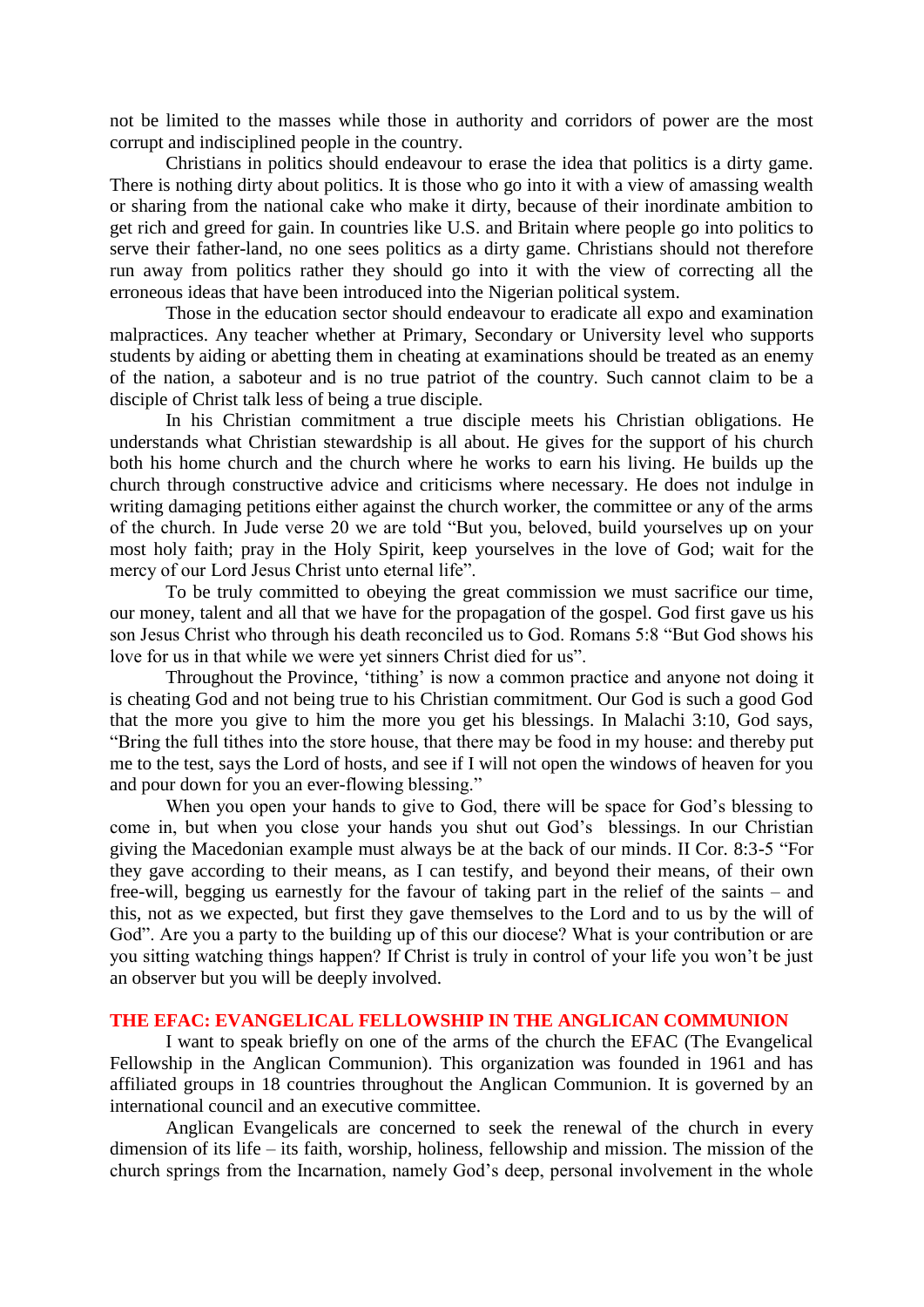of human life. It therefore demands both evangelism and the quest for social justice, that is, a committed witness by word and deed to the good news of God"s kingdom. EFAC is a movement which, within the pluralism of human society, proclaims the uniqueness and finality of Jesus Christ.

In a nutshell the main focus of the EFAC is "Evangelism", Proclamation of the gospel of Jesus Christ, showing that the Anglican Church is not a dead church, but a living and vibrant church, where all the Spiritual gifts to the apostles are still operative and can be used to God"s glory and to the salvation of humanity.

Unfortunately this arm of the church is the most misunderstood and criticized in almost all the Dioceses in the Province. In some cases it has been banned from being operational. In the Niger Diocesan Synod report of 1993 the Archdeacon of Amichi Archdeaconry writing about the role of the EFAC said:

*"The EFAC with numerous problems meets twice in the week. The EFAC has since stopped using the Anglican Prayer Book. They do not say the Lord's Prayer. They do not even read the Bible the way it is done. Pride and holierthan-thou attitude are their worst problems. Even when thieves and liars are there among them, yet non-members are seen as Gentiles among the Jews of the past. The EFAC is the most stubborn and unruly set of organization I have ever come across in the Church. They do not accept corrections. Instead they avoid meetings where the real Bible study is taught. They do not attend Church Bible Study/Class meeting. The EFAC of this Diocese better declares her stand now before Onibere and his group take us aback."*

To my mind this is throwing away the child with the bathwater. While I am not exonerating the EFAC from the above accusations I still believe that there is something good in them.

(i) They are thirsty for the word of God and that is why they fall out with either Pastors or Catechists who do not satisfy that spiritual hunger. Some of our Pastors/Catechists have nothing to offer them because they can't sit down to prepare their Bible Studies. If we are going to grow Spiritually in our knowledge of God we must study the Bible properly. 2 Timothy 2:2 "Take the teachings that you heard me proclaim in the presence of many witnesses, and entrust them to reliable people, who will be able to teach others also."

Acts 17:11 "The people there were more open-minded than the people in Thessalonica. They listened to the message with great eagerness, and every day they studied the scriptures to see if what Paul said was really true."

- (ii) They do not want to be associated with anything idolatrous. Their full commitment is to Christ and Christ alone. Some of us who come to church have not made a clear distinction between Christianity and paganism.
- (iii) They try to keep the ten commandments, while some other Christians live a very care-free life.
- (iv) They pursue holy living.
- (v) They want to carry out all biblical injunctions to the letter. Eg. In matters of giving, like tithing they are more open than other nominal Christians; especially with those who understand what they are doing.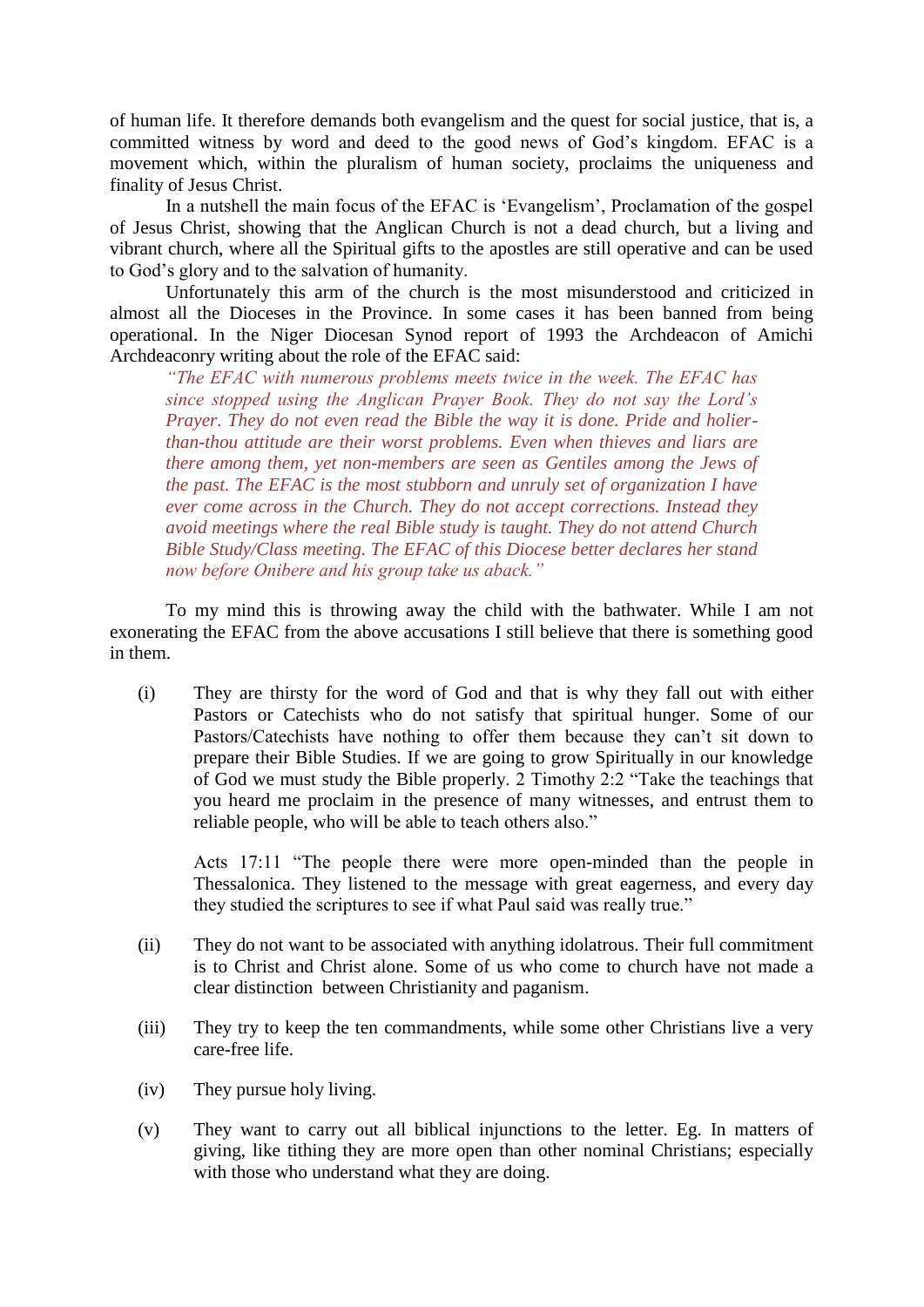These of course do not make them perfect because some of them tend to be arrogant and look down on all others. Some think that once you do not attend their fellowship then you are already condemned. Romans 14:2 "Who are you to judge the servant of someone else? It is his own master who will decide whether he succeeds or fails. And he will succeed, because the Lord is able to make him succeed.

They usually criticize the members of the Committee, the Pastors and Catechists some of whom they accuse of not being converted or born again. This is why the elders of the church in some places hate anything EFAC.

The problem in some places is that some of those who lead the EFAC groups in the rural areas are illiterate and uninformed and therefore cannot give what they do not have. "The blind cannot lead the blind". What they need therefore is understanding and proper guidance. In some of the more enlightened areas the problem is leadership tussle. Some of them see some church workers as being on their way to being at the head and control of finances and therefore attack them.

In this Diocese therefore we should allow the EFAC to operate but it must be under the supervision of the Parish Priest and other church workers. No visiting speaker will be allowed to operate without proper clearance with the Diocese. Any teaching that runs counter to the doctrines of the Anglican church must be referred to the Diocesan for clearance. We are all members of EFAC as long as we contribute towards evangelism in this Diocese either financially or through being physically present in some or all the evangelical activities.

#### **NEW BISHOPS:**

Since our last Synod three new bishops have been consecrated and enthroned. The Rt. Rev. George Bako, bishop of Lokoja Diocese carved out of Kwara. He was consecrated on the  $18<sup>th</sup>$  October, 1994 at Cathedral Church of Christ, Lagos and enthroned on the  $20<sup>th</sup>$  of the same month at Lokoja.

On Sunday, 5<sup>th</sup> February, 1995, two bishops were consecrated at Our Saviour's Cathedral, Ijebu-Ode. They are:

- (i) The Rt. Rev. J. Akin Omoyojawo for the Diocese of Ikale/Ilaje carved out of Ondo Diocese. Before his election and consecration he was the Provincial Secretary.
- (ii) The Rt. Rev. M. O. Owadayo, bishop of Egba Diocese. He replaced the retired bishop, The Rt. Rev. T. I. Akintayo. The Rt. Rev. Owadayo was formerly the Principal of Emmanuel College Ibadan.

**Proposed Diocese:** During the last Provincial Standing Committee at Awka, two new Dioceses were approved in principle. They are:

- (i) The diocese of Egbu from the present Owerri Diocese. As soon as the new Bishop"s court for Owerri Diocese is completed, the bishop of Owerri will move from his house at Egbu then arrangement will be made for the election of the bishop of Egbu.
- (ii) Kabba diocese from Kwara Diocese. There are still certain conditions to be met before a bishop is elected for the Diocese.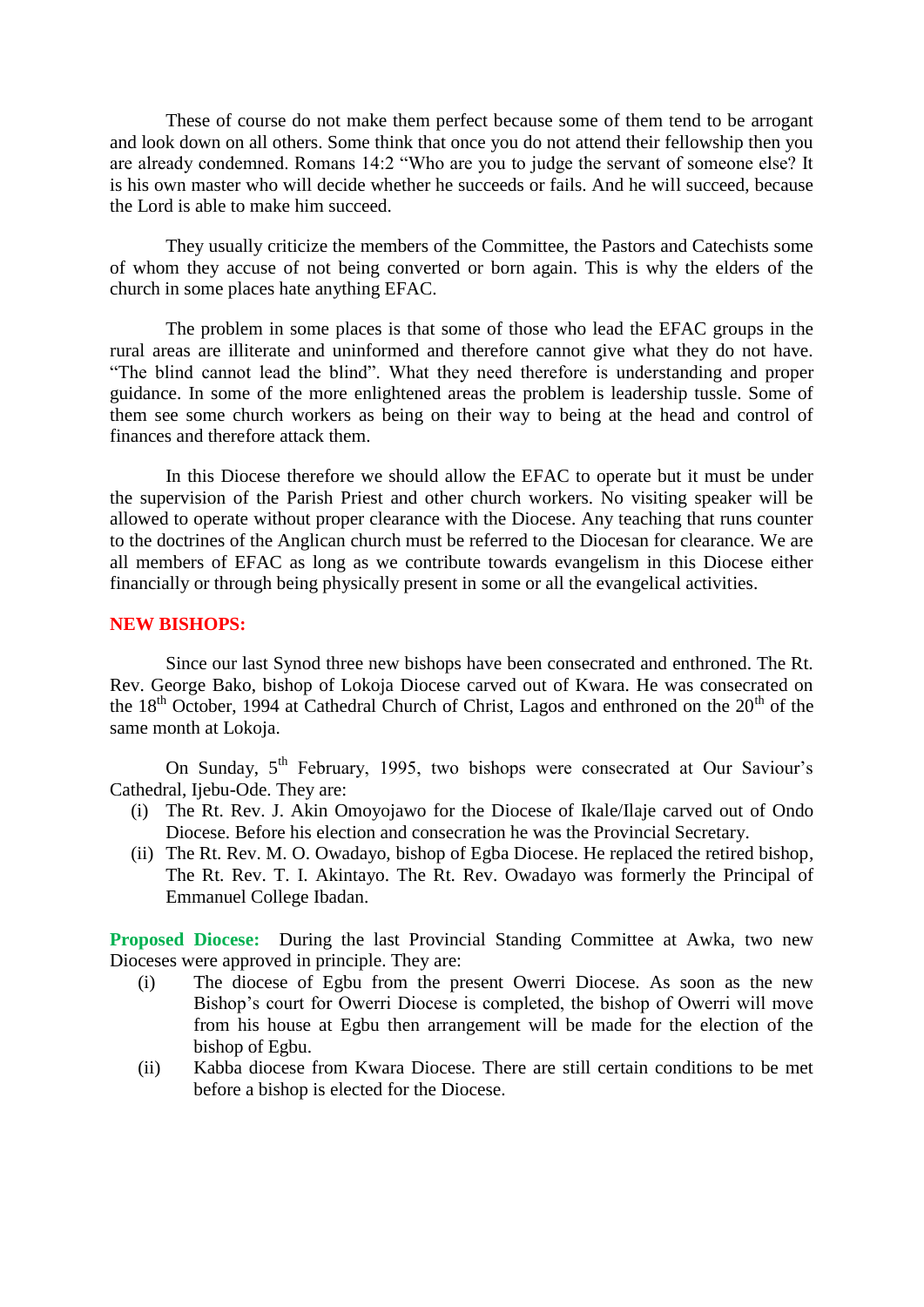#### **NEW ARCHDEACONRIES AND PARISHES:**

At the last Diocesan Board Meeting held on Thursday, 23rd March, 1995, it was decided that:

- (i) The following Parishes will constitute the Ibagwa Archdeaconry Ibagwa parish, Unadu Parish, Enugu-Ezike Parish and Amufie Parish. Arrangements will be made to appoint an Archdeacon and inaugurate the Archdeaconry before the end of this year.
- (ii) St. John"s Onuiyi and St. Andrew"s Church, Orba Road, Nsukka were constituted into a Parish. St. John"s Parish Nsukka was inaugurated on Sunday 14th May, 1995.
- (iii) Alor-Uno Parish: This Parish when inaugurated will comprise: Emmanuel Church, Alor-Uno, St. Peter"s Okpuje, St. Michael"s Okutu, St. Andrew"s Ibagwa-Ani, St. Stephen's Anuka, St. Augustine's Ogbogoro and Okpotokwu. It will soon be inaugurated.

#### **APPOINTMENTS:**

The Rev. Canon David O. Ogbonna was appointed the Archdeacon of Nsukka Archdeaconry following the retirement of the Ven. Simon O. Ugwuanyi. He was collated and inducted on Sunday, 5th March, 1995 at St. Paul"s Cathedral, Nsukka.

#### **RETIREMENTS:**

The following Priests were retired last year but they were allowed to continue for about a year on post-retirement work. They are the Ven. S. O. Ugwuanyi and the Rev. David Nweze. They will be fully retired by the end of June 1995. We thank them for the number of years of meritorious service which they put for the Lord. It is our prayer that God will continue to guide them and give them many more years of rest after working in his vineyard.

The following bishops were also retired: The Rt. Rev. Herbert Haruna of Kwara Diocese retired on the 31<sup>st</sup> day of December, 1994. The Rt. Rev. J. K. George of Benin Diocese retired early this year. The two seats are still vacant.

#### **ORDINATION:**

God willing, we hope on Sunday  $30<sup>th</sup>$  July, 1995 to make Samuel Ugwu a Deacon. Samuel Ugwu is doing his final year at Anglican College of Theology Okene in Kwara Diocese. The Revds. Ephraim Asogwa and Hyginus Ugwu will also be ordained Priests the same day.

We have conducted an interview for a number of candidates who are interested to work as non-stipendiary priests. Their training will soon begin.

My appeal last year for TAP (Train A Priest) is still on and I am yet to see someone who has indicated his willingness to accept the challenge. Training a Priest now for one year will cost about N12,000.00 (Twelve Thousand Naira) only.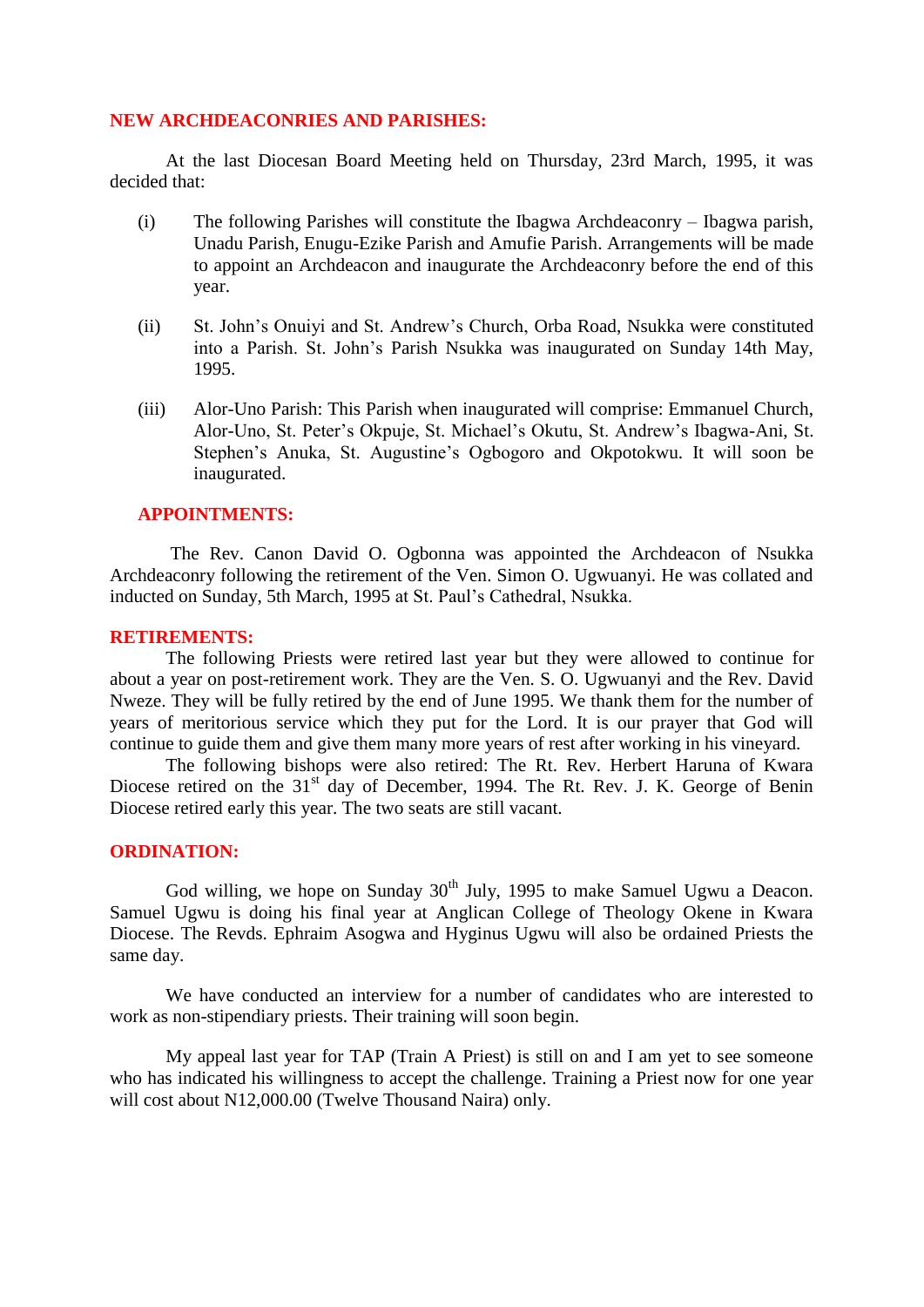#### **OBITUARY:**

It is sad to report that one of our young priests the Rev. Emmanuel C. Onyiaene, the Superintendent of Opi Parish died last year in November. He died on Saturday 5th November, 1994 on the day tht the diocesan Girls" Guild Conference was being held in his church. (A Minute"s Silence). May the Lord grant his soul eternal rest. **Amen**

# **CONSTITUTIONAL CONFERENCE**

The nation has followed with keen interest the far-reaching decisions taken at the constitutional Conference especially the decision to make the office of the Presidency rotatory. It is worth mentioning that some of the reactions that have come after this decision are diversionary and delaying tactics to keep the military in office. The earlier the Constitutional Conference is ended the better for the country so that arrangements will be made for a return to civilian rule.

The problem with Nigeria is not the Constitution or the type of government, rather it is with those who implement the constitution or operate whatever type of government whether Parliamentary or Presidential. The masses of this nation have suffered a lot under a number of military dictators, innocent citizens have been incarcerated and human rights violated with impunity. The continued stay of the military means suffering for the nation. The best thing any person who loves this country will do now is to release political detainees and make arrangements for a return to true democracy.

# **CONFIRMATION AND ADMISSIONS:**

From the inception of the diocese, to the time of my writing this address, a total of 2,484 Candidates have been confirmed - 786 males and 1,698 females; 243 Girls admitted to Girls' Guild, while 320 women were admitted to the Women's Guild and 78 to Mothers' Union.

The statistics from each church is as follows:

| Date    | <b>Church</b>                | <b>Confirmation</b> |        | Girls'       | W.G.           | M.U.           |
|---------|------------------------------|---------------------|--------|--------------|----------------|----------------|
|         |                              | <b>Male</b>         | Female | <b>Guild</b> |                |                |
| 24/4/94 | St. James' Orba              | 26                  | 45     | 11           | 3              |                |
| 1/5/94  | St. Matthew's Parish, Mgbuji | 31                  | 112    |              | 20             | $\overline{2}$ |
| 8/5/94  | St. Andrew's Parish, Adani   | 35                  | 32     | 13           | 17             | 14             |
| 22/5/94 | Eha-Alumona Parish           | 15                  | 39     | 5            | 8              | 1              |
| 12/6/94 | U.N.N.                       | 25                  | 49     |              | 6              | 5              |
| 18/6/94 | St. Mary's Mbu Parish        | 25                  | 36     |              | 15             |                |
| 19/6/94 | St. Stephen's Ogrute         | 6                   | 54     |              | $\overline{4}$ |                |
| 3/7/94  | Emmanuel Church, Unadu       | 15                  | 55     |              | 15             |                |
| 21/7/94 | St. John's Edem-Ani          | 49                  | 101    | 9            | 18             | $\overline{2}$ |
| 28/7/94 | Ibagwa Parish                | 63                  | 157    | 14           | 16             | 3              |
| 4/9/94  | St. Thomas Aku               | 25                  | 49     |              | 9              | 5              |
| 18/9/94 | St. Peter's Ovoko            | 24                  | 53     |              | 29             | 8              |
| 25/9/94 | St. Mary's Opi               | 70                  | 113    | 19           | 43             | 10             |

#### **CHURCH AND DATE**